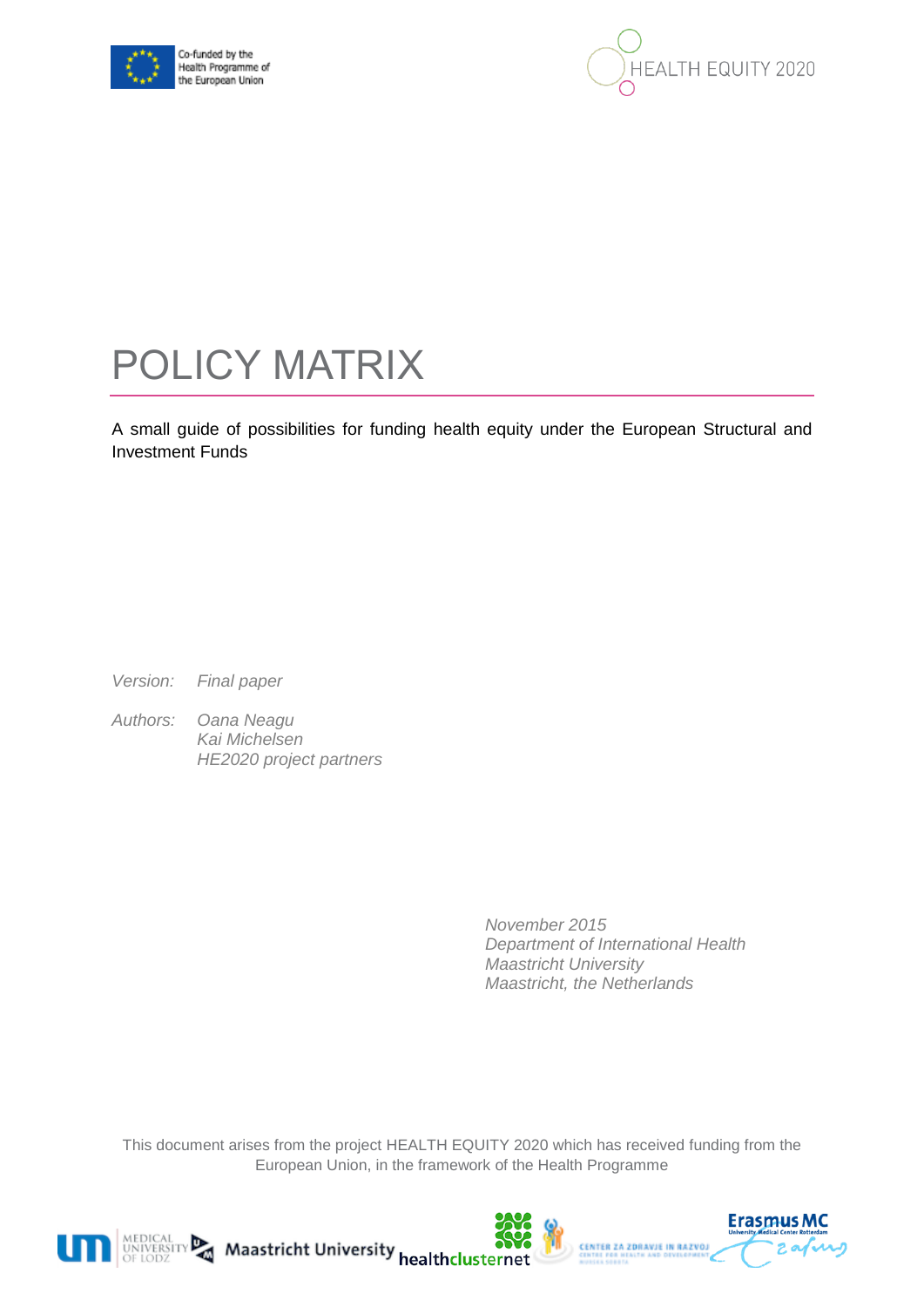



# **Foreword**

The "Health Equity 2020" project develops a collection of papers aiming to provide individuals, organizations and communities practical support in developing regional action plans. The current paper entitled "Policy Matrix" is one of the papers in this series. Other materials can be accessed from the project webpage [www.healthequity2020.eu](http://www.healthequity2020.eu/).

| <b>Participants</b>   |                                  |                    |
|-----------------------|----------------------------------|--------------------|
| <b>Bulgaria</b>       | Stara Zagora Region              | СтараЗагора        |
| <b>Czech Republic</b> | Vysočina Region                  | KrajVysočina       |
| Estonia               | Tallinn                          | Tallinn            |
| Hungary               | Northern Great Plain region      | Észak-AlföldiRégió |
| Latvia                | Latvia                           | Latvija            |
| Lithuania             | Klaipėda District                | Klaipedosapskritis |
| Poland                | ŁódźVoivodeship                  | Łódzkie            |
| Romania               | Covasna County                   | Covasna            |
| Slovakia              | Self-governing region of Trenčín | Trenčianskykraj    |
| Slovenia              | Mura region                      | Pomurska           |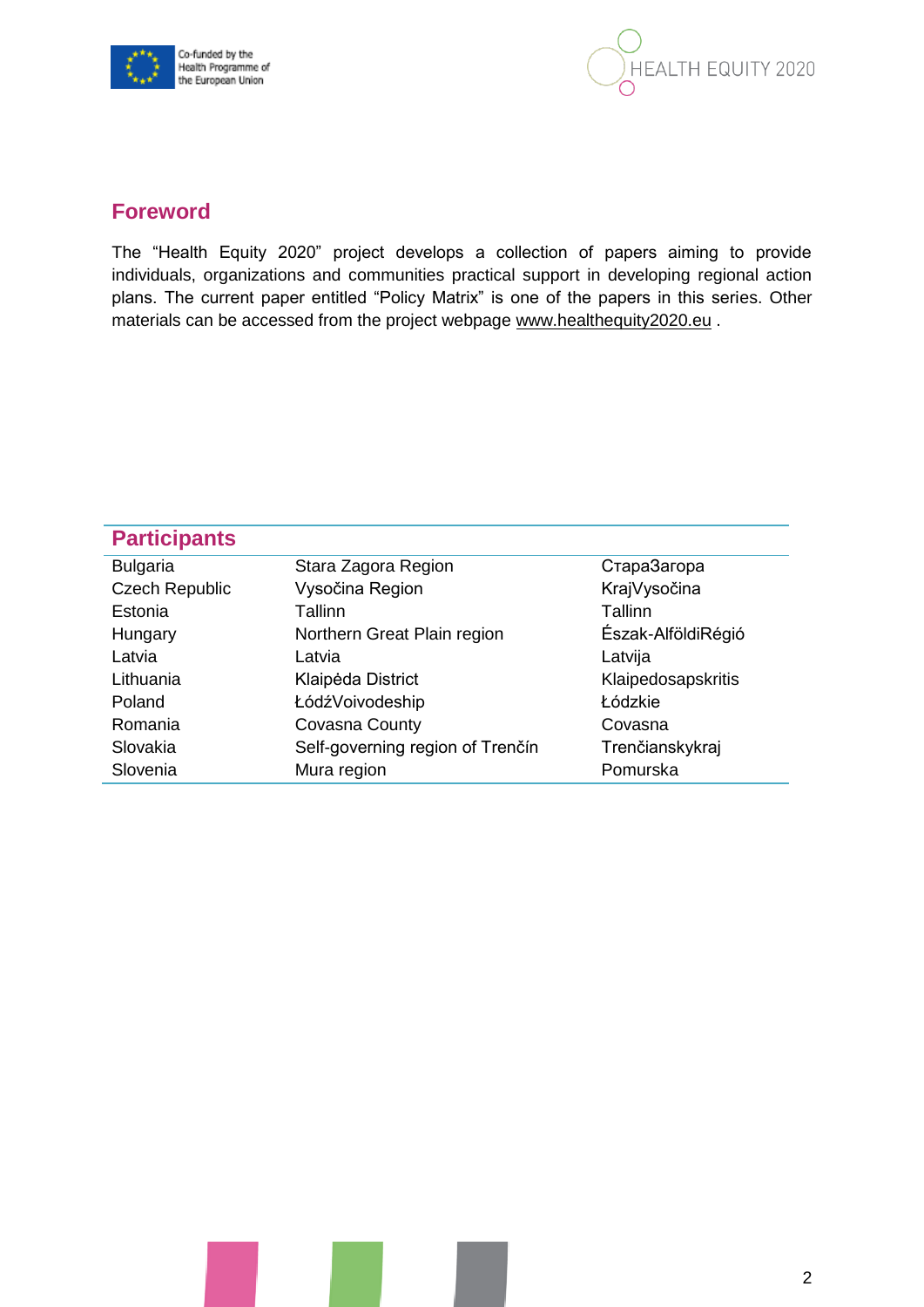



# **Contents**

| Addressing inequalities within the thematic priorities | 6<br>10<br>13 |
|--------------------------------------------------------|---------------|
|                                                        | 15<br>16      |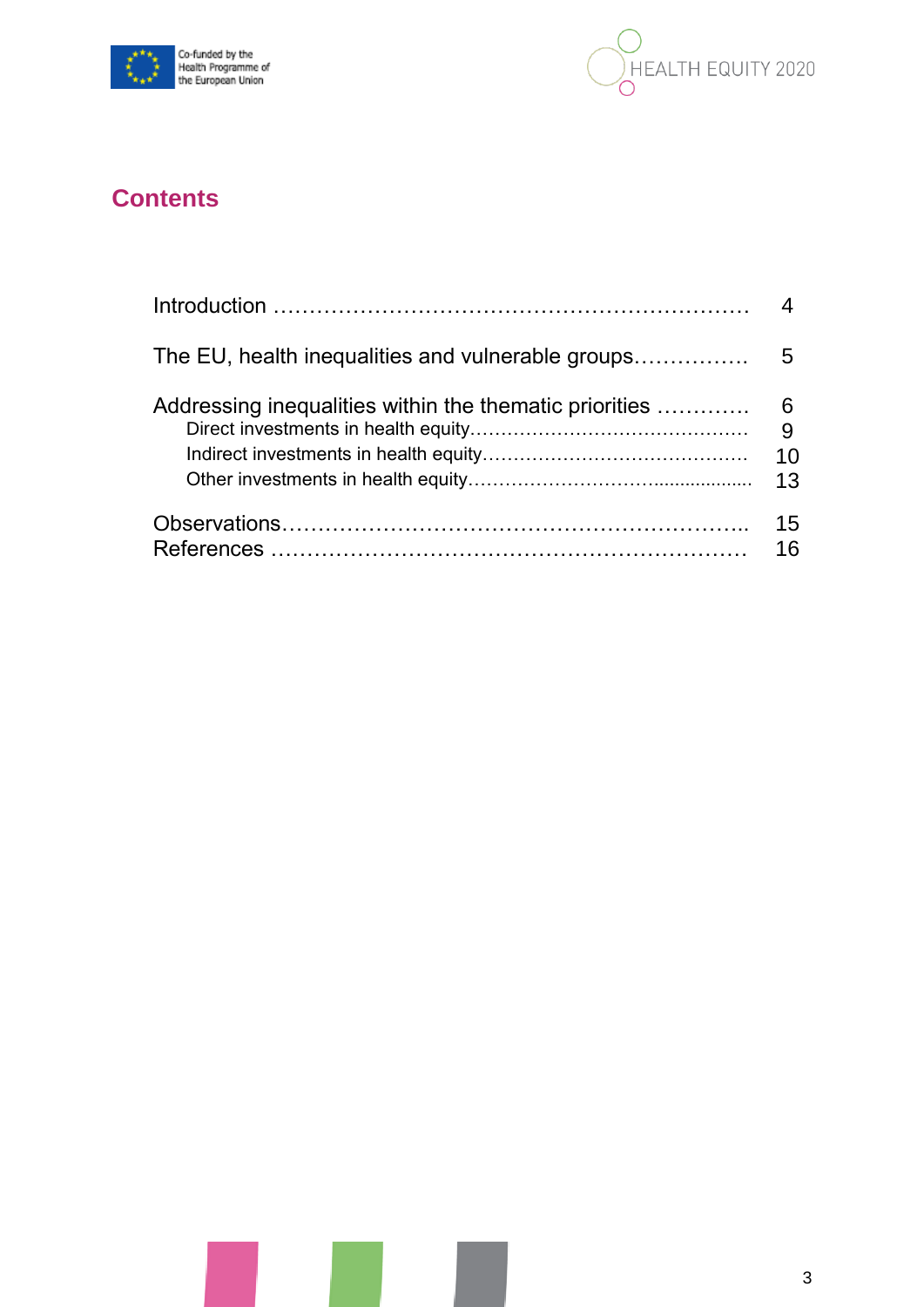



# **Introduction**

Health equity comes as a direct effect of wealth, distribution of resources across societies, access to information or holding capacities for action. Inequalities appear due to imbalances in the political, social, and economic policies and it is the role of Europe and its member states to foster economic development while sustaining cohesion.

Health equity is an issue of growing importance on the political agenda. The EU Charter (Charter of the Fundamental Rights of the European Union, 2012) and the EU Treaty (Treaty on European Union TEU, Consolidated Version, 2012) established the right of access to core health services for everyone, especially vulnerable and marginalized groups of people with an equitable distribution of health services based on their needs.

In 2010, the European Commission proposed Europe 2020 as the new path for development for the coming decade at EU level, setting up clear objectives to be reached towards a smarter, more sustainable and more inclusive growth. Health is an integral element to these objectives while the idea of equity is even more interlinked with policies of social inclusion, employment, or combating poverty. Through the EU principle of "Health in all Policy" there is a clear acknowledgement of the need to tackle the effects policies have on health equity. At the same time one should also take into account how policies that integrate health in their framework can lead to better policy results, more development, and cohesion.

European Structural and Investment Funds opportunities (ESIF) can be very much connected to health inequalities*.* Many actions on determinants of health: socio-economic vulnerability, social inclusion, better education, better public administration, safer environment can be funded through ESIF. One of the conclusions of previous evaluations on the usage of European funding is that health equity can be "easily" integrated within other policy priorities (European Commission, Economic Policy Committee AWG, 2010). But despite this, there are many difficulties to overcome, as although a crucial component, health was not highlighted as an independent investment priority.

The HEALTHEQUITY-2020 project comes to assist Member States and their regions to develop action on reducing health inequalities while at the same time explore the ESIF opportunities available. In order to help achieve this goal, this paper will propose a policy matrix for health equity. It tries to fit health within the European strategic frameworks and bridge them with the idea of health equity. Ideally, the policy matrix can help to put health equity on the discussion table and influence the drafting of operational plans or ensure health is included within different project proposals.

 This paper is based on the provisions of the Common Strategic Framework published on 4 March 2012, the new ESIF Regulations published on 20 December 2013, and the "Investments in Health Policy Guide for the European Structural and Investment Funds (ESIF) 2014-2020" (European Commission, 2014). It should be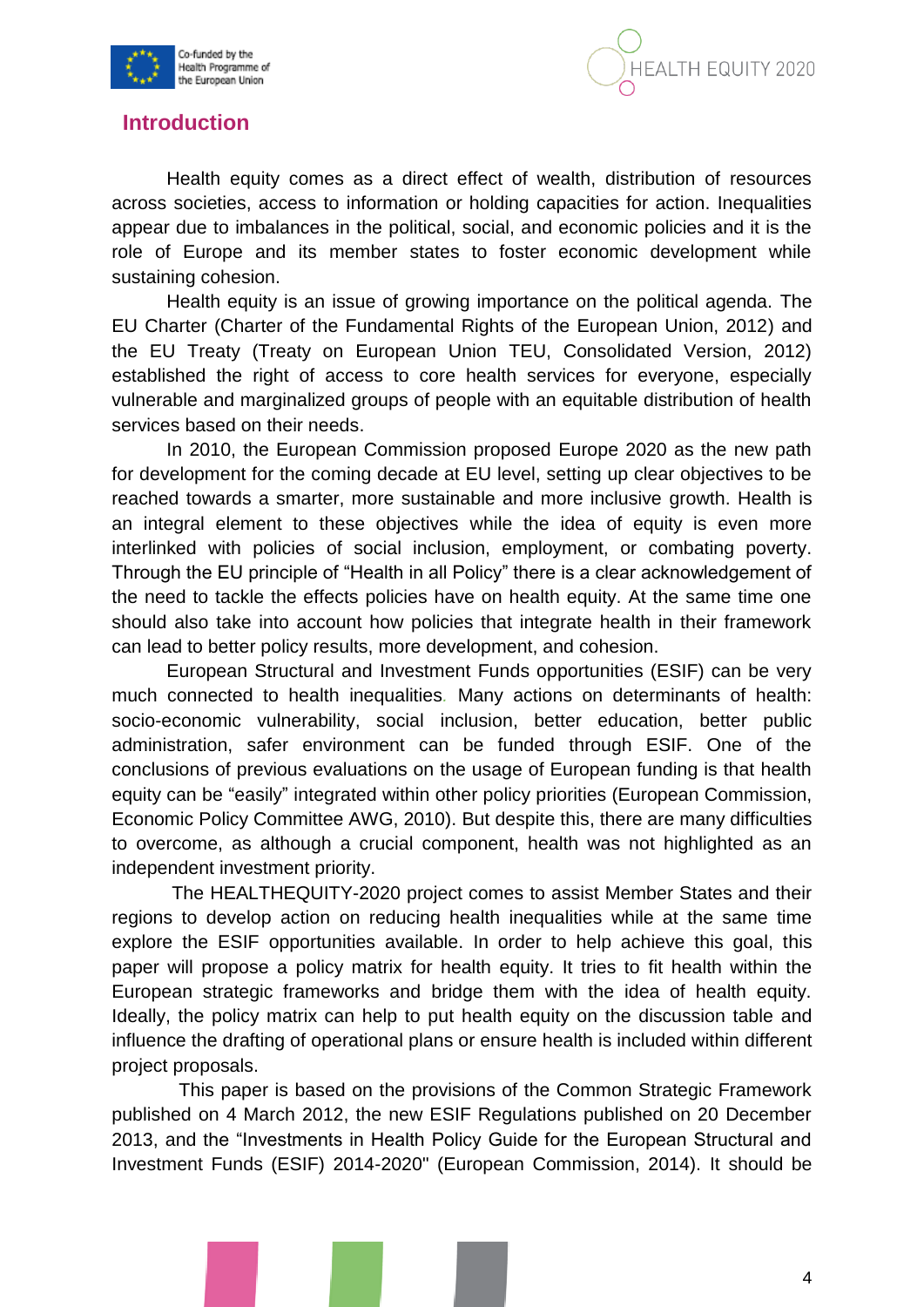



regarded as a consultation document and an umbrella framework. It identifies intervention pathways to address health inequalities based on the European policies and political context, leaving room for many small or large sized measures.

The process of accessing European funding is highly complex. Choosing among lines of policies for interventions to reduce health inequality will also depend on many other factors such as the regional or country specific prioritization, national reform programs or the budget availability. The policy options provided by the policy matrix should therefore be combined with the concrete needs, policies and the regulatory context in the region.

### **The EU, vulnerability and inequalities**

Health inequalities are defined unjust differences in health status between different population groups (WHO, 2014). Addressing health inequalities under the European framework can start by identifying the general strategy of inequality reduction.

In the context of the EU2020 strategy, this has been covered under the concept of inclusive growth. It implies a focus on economic growth that benefits all the individuals within the society including the disadvantaged, vulnerable and excluded population. The policy spectrum includes a broad set of interventions targeted at the labor market, education, social inclusion and poverty reduction with the aim to build economic and social cohesion. Making policies more inclusive can have an impact on reducing health inequalities between the socioeconomic groups of the society. But who are the key vulnerable groups towards which action can be built and supported by European funding?

The poor or low income groups is perhaps the most significant, closely associated with vulnerability and social exclusion. Poverty is one of the deep-seated inequalities, limiting people's access to most fundamental rights. It became a top priority at the EU level and pivotal for the [Europe 2020](http://ec.europa.eu/europe2020/index_en.htm) strategy, which sets a poverty reduction target of 20 million people to be achieved by 2020. For health equity that means the possibility to focus interventions on the most disadvantaged people, communities and segregated neighborhoods. Health status and economic deprivation can be strongly linked: poor health reduces the individual`s ability to work and participate in the society while the inability to access basic services leads to a long term detachment from the labor market and few opportunities to exit the poverty cycle.

 Another vulnerable group is represented by migrants and ethnic minorities, who are more vulnerable to social exclusion. One of the most disadvantaged is the Roma community, which is also Europe's largest ethnic minority. Policies are encouraged in the next European investment period to ensure equal opportunities in life by addressing the specific needs (economic, social, health, cultural) of ethnic groups and improve their participation in the society. This has positive implications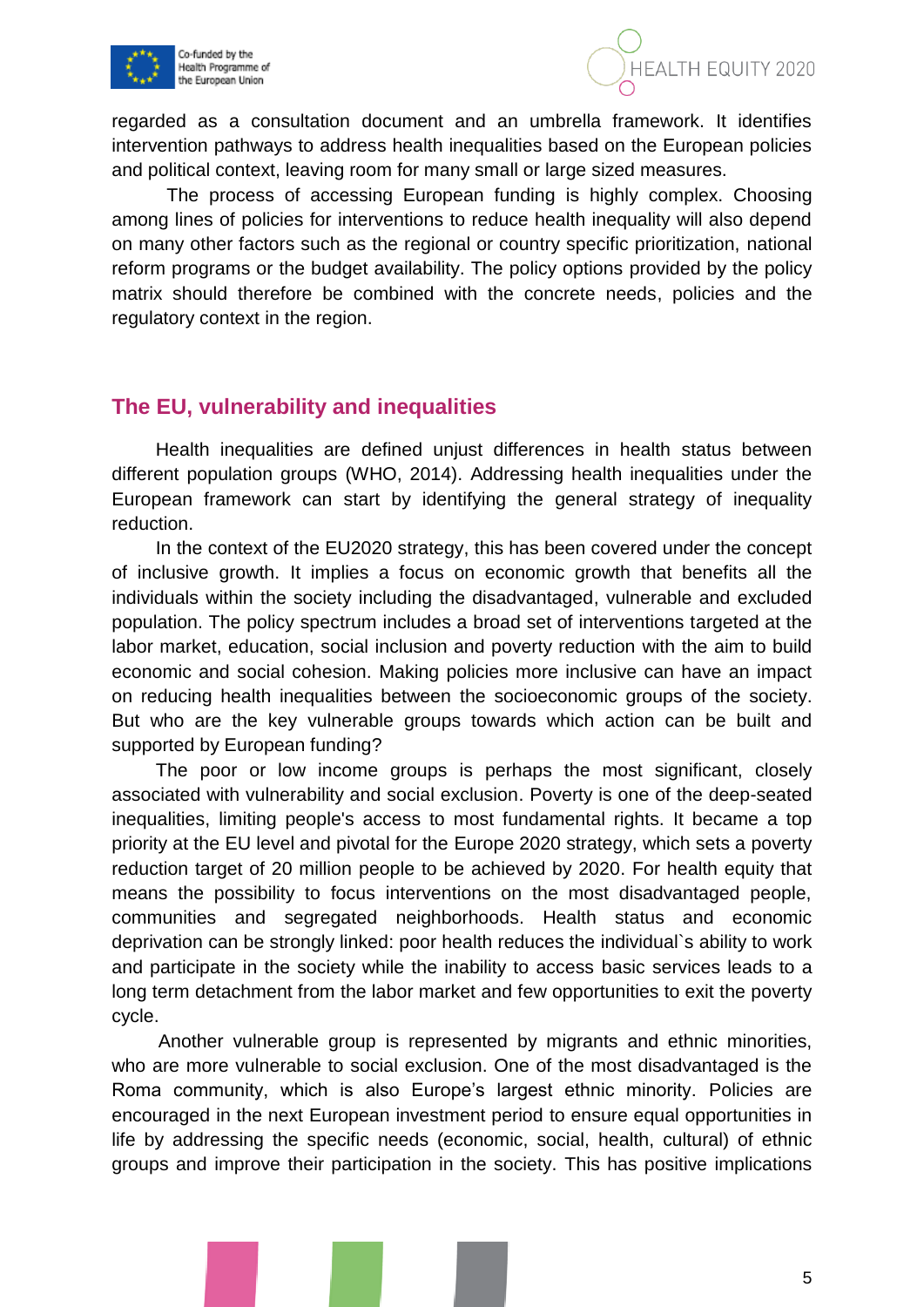



for addressing health inequalities since ethnic minorities have a higher prevalence to ill health than the rest of the population. Individuals with mental and psychosocial disabilities face similar vulnerabilities as they are subject to stigma and discrimination, are not able to access essential services like health and social care, and are generally unable to fully participate in their societies.

Age groups can also be included within the EU concerns with vulnerability. A 45 per cent increase in the elder population is expected over the next 20 years, which means a very slow population growth that challenges most policy areas. The goal for European societies is to provide innovative responses to this demographic change: adapt economic systems to the needs of the elderly population and use technology to break barriers in their daily life.

 There is also the concept of healthy aging: enabling individuals to be healthy and active throughout all stages of life (WHO, 2015) (WHO Regional Office for Europe, 2015) (WHO Regional Office for Europe, 2012). For this reason, childcare can be considered another key policy area within the new investment period. Conditions in early childhood like a low family socioeconomic position, limited access to education or basic health services have strong influence on the vulnerability accumulated throughout life. The chances for inequities to persist or amplify across several generations are also high. Which is why it is important to address the social and economic inequalities between generations: giving every child the best start in life will maximize the control of young people and adults over their health status and life. From this perspective health equity can be an investment of high return (Eurofound, 2015).

# **Addressing health inequalities within the thematic priorities**

The concrete directions of investment for the 2014 to 2020 financial planning period have been structured in a common set of 11 Thematic Objectives (TO). They take the Europe 2020 Strategy goals and targets and set up workable actions to increase the coordination and synergies between funds. Member States select these key main topics to focus on in agreement with the EU Commission (the Partnership Contract) rather than spread funding over all areas of possible investment. Based on this operational programmes are further designed by the national and regional authorities.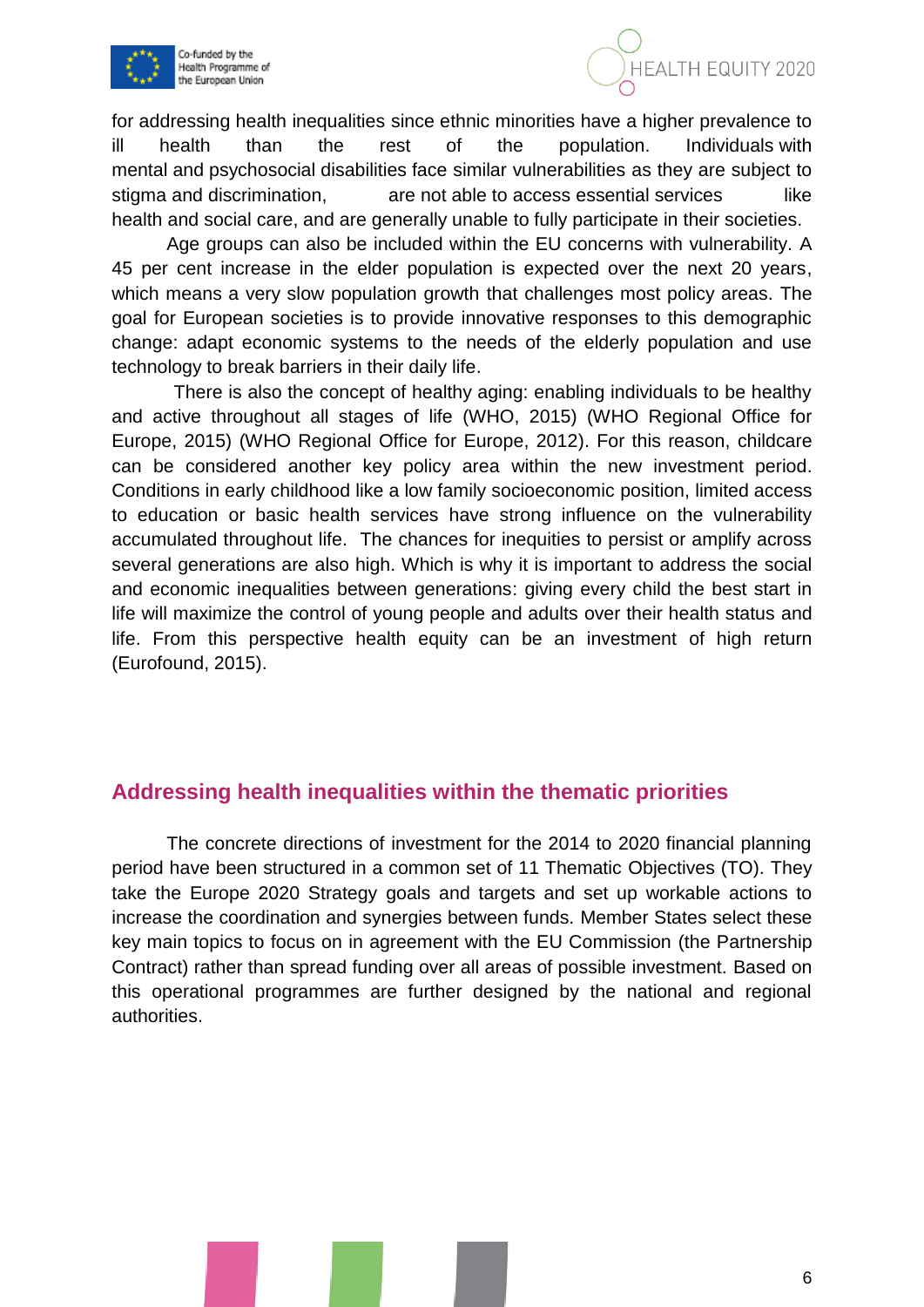

*Figure 1: Understanding the Policy Process: From the EU2020 priorities to Operational Programmes* 

The Investments in Health Policy Guide (European Commission, 2014) has taken a step further in matching these thematic objectives with provisions in EU health policy (Commission Communications, Action Plans, Reports, White papers, strategies, and recommendations) and select goals and interventions eligible for the ESIF funding. How does health equity fit in this working framework?

Actions for health equity have been explicitly included within the structure of the Thematic Objectives, most specifically within the  $9<sup>th</sup>$  TO that deals with social inclusion and combating poverty. Investments for health equity under this thematic objective are necessary for achieving inclusive growth and meet the poverty and inclusion targets set by the Europe 2020 Strategy. There are other TO 2, 8, 10, 11 which support interventions in different fields like access to information, employment, education or capacity building which act as catalyzers for wellbeing and good health. There are also TO like 4,5,6,7 that have not been marked as relevant or TO 1,3 whose implications are tangent but not highly enough for health equity. Departing from this structure, this paper aims to present the lines of possible investment for healthy equity under the ESIF thematic goals.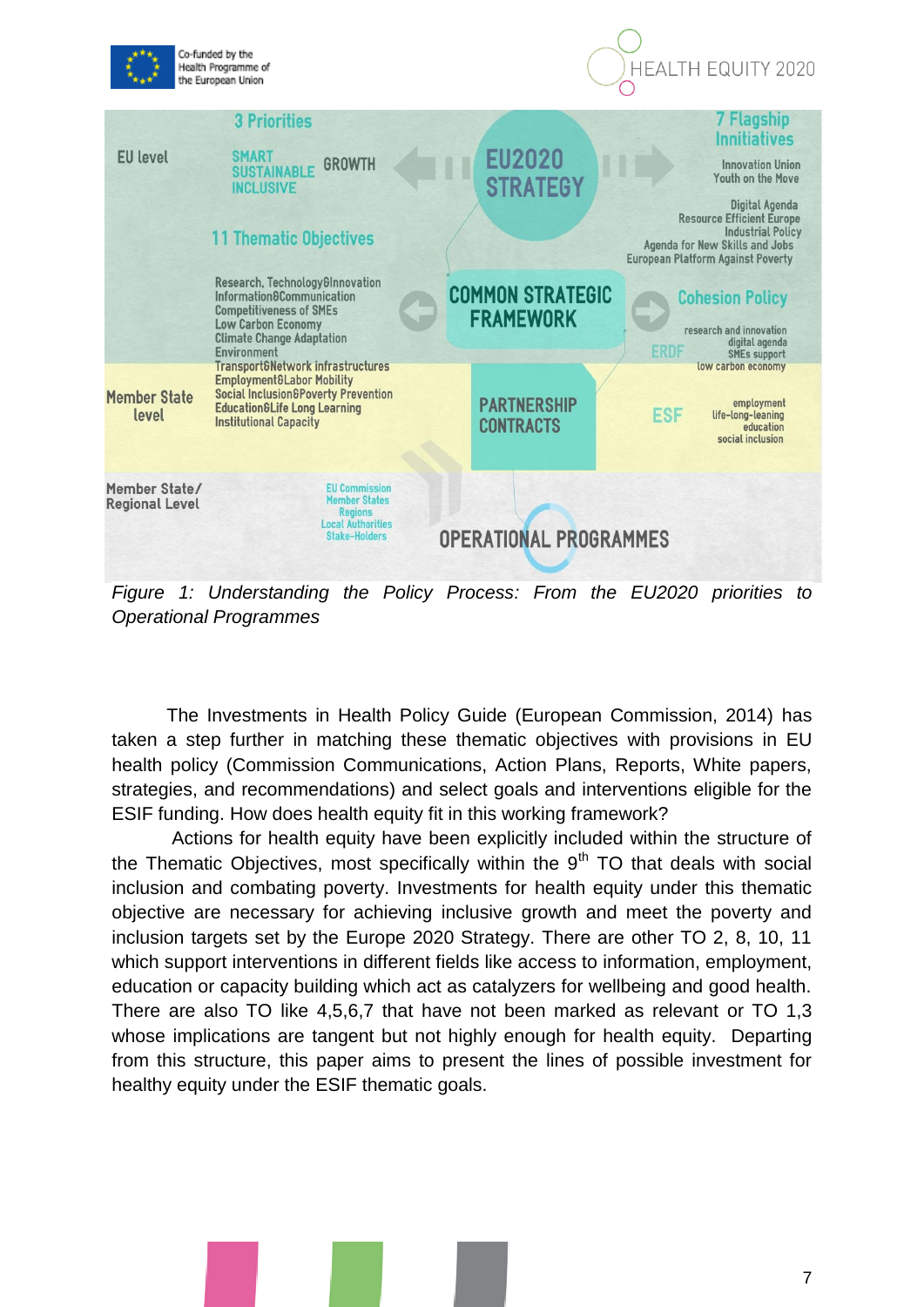





*Figure 2: The Policy Matrix framework*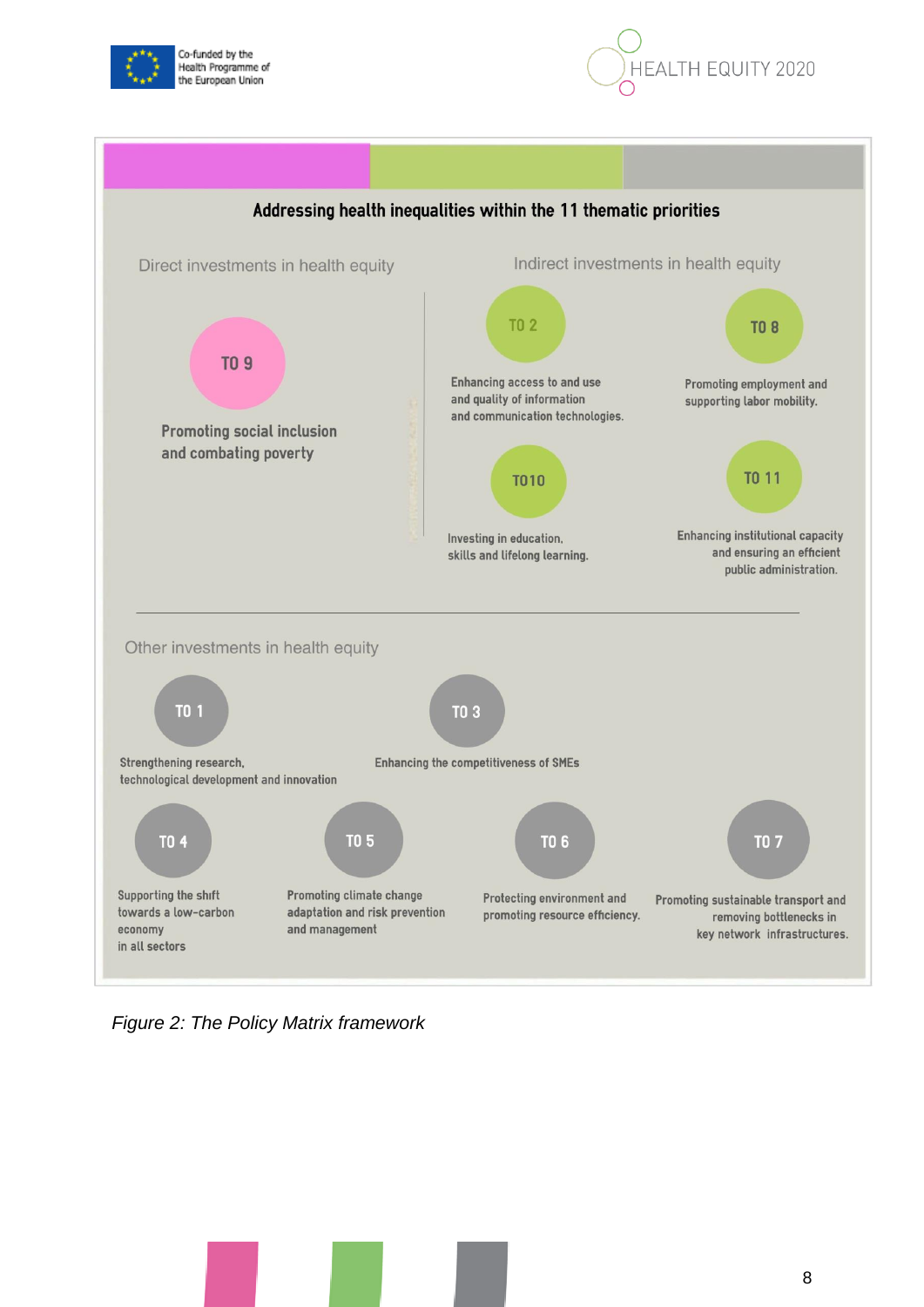



#### Direct investments in health equity

Poverty, social exclusion and discrimination are key factors in explaining poor levels of health. This is why addressing health inequalities is important for the TO 9 "Promoting Social inclusion and combating poverty". Based on the recommendations made by the Commission through the Communication: Solidarity in Health: Reducing Health Inequalities (2009) and the Report on health inequalities in the European Union SWD (2013) and in line with the objectives of ESIF, action for health equity can be steered towards:

*Addressing risk factors particularly prevalent in disadvantaged groups*. People facing different kinds of deprivation are exposed to higher risk conditions than the others. For example, tobacco consumption, alcohol, obesity are life-style choices that have been proved to follow a socio-economic gradient: people in the lower strata are regular smokers, eat less vegetables and fruit and exercise less. This leads to a higher prevalence to disease which combined with the unavailability of services for treatment contribute to a low health status. In order to reduce the health gap between individuals a first step can be made towards sustained actions in reducing exposure to harm.

*Support better living conditions.* The impact of the socioeconomic gradient can be observed at the level of living conditions where people in deprived areas have a higher exposure to risk. The Roma population is one of the example: they live in improvised camps, outside the city, with little connection to basic services or proper means to store or prepare food. It is important therefore to provide access to acceptable standards of housing; access to water and sanitation which meet EU standards; proper insulation or heating that allow an appropriate indoor temperature.

*Access to good healthcare and information in regions where basic services are missing or not developed.* The environment can be defined through living conditions it provides but at the same time it can act as a determinant of health through the perspective of geographical location. For example, people in remote or rural areas can face impediments in accessing care services either because the infrastructure does not exist or they face impediments to reach the care facilities. One alternative is to provide physical access to health services and improve the organization of care (the availability of workforce, opening hours, medical staff shifts, management of waiting list). Ensuring territorial access can also be done via mobile clinics or by empowering patients to manage their own health through technology related measures (e-health, telemedicine, consumer health applications).

People in deprived areas or the ethnic minorities receive less preventive care, are under investigated and undertreated. Most of the times they are the ones who need the care services the most. Therefore when talking about access to healthcare, it is important to address the needs of vulnerable groups and the socio-economic factors that hinder their contact with care. Actions for heath equity can be directed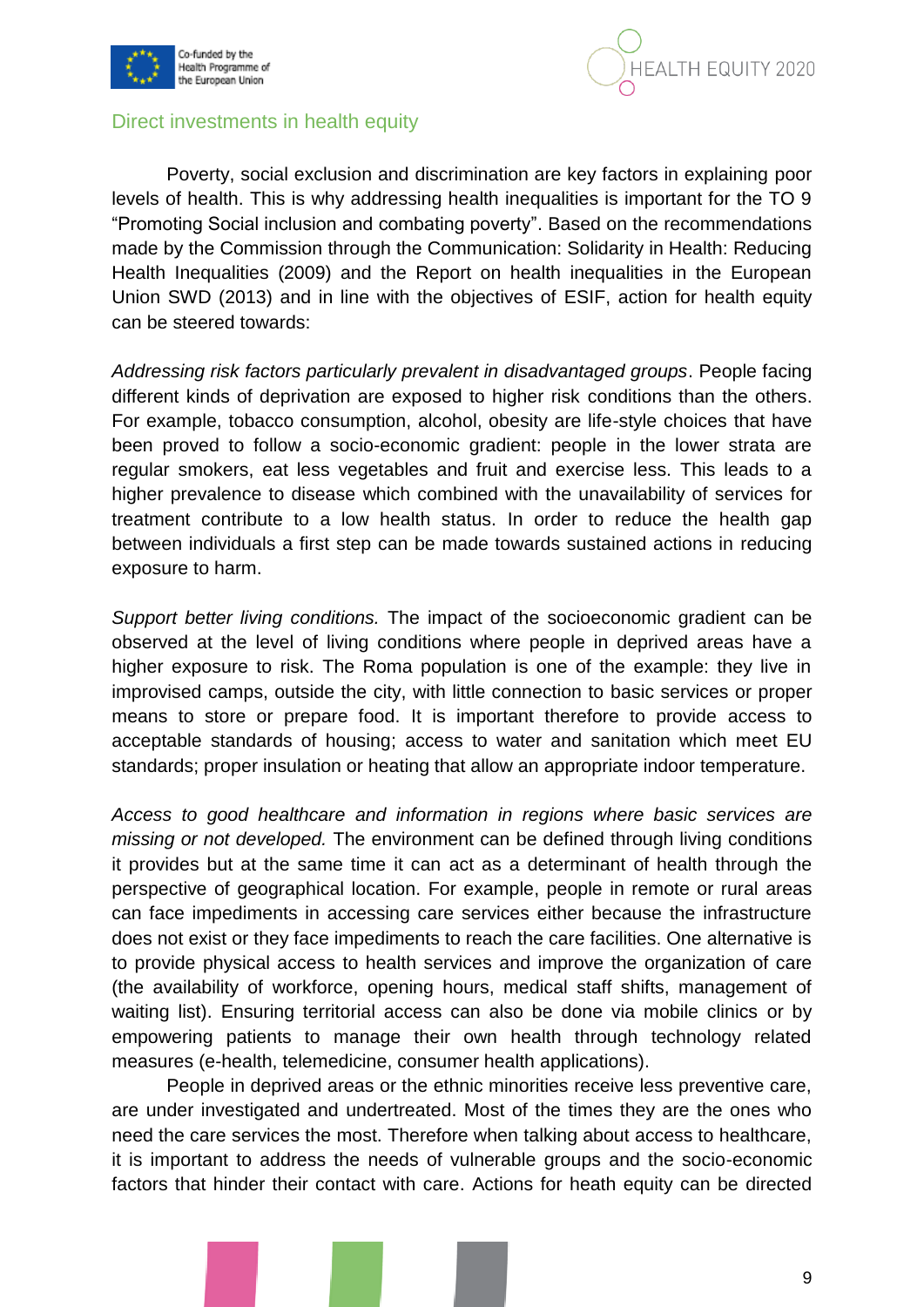



towards: improving access to health promotion services and prevention of disease, affordable insurance coverage, integrated person-centered health services, providing access to affordable pharmaceuticals and medicinal products, vaccination, early detection, screening and treatment. Primary care can also be strengthen while special attention should be given to maternal and infant healthcare as a key investment in a person`s start in life.

Actions that support the collection of data on health inequalities (indicators by age, sex, socio-economic status) are also encouraged as they help identify special attention groups and enable a personalized health management. Gathering information about equity, establishing a public reporting system is also important when assessing the performance of health systems, its cost-effectiveness and sustainability.

However, sometimes the solution is not to provide for the patients but rather providing them with the correct information and tools to manage their disease or improve their own health. Facilitating access to information and building health literacy is one way of achieving it. They contribute to the empowerment of European citizens and manage to break possible barriers created by social distance, economic status, cultural values and attitudes.

Other times, the answer can be empowering communities. The relationship between social and community capital and health has grown stronger and stronger (The Marmot Review, 2010). Shifting the focus from a hospital-centered to a community-based model comes to support this idea. It implies a more connected organization of health and a closer coordination with other sectors. For example, mental rehabilitation can be de-institutionalized and remodeled in community mental health services where people with disabilities are integrated in the society using local resources and support networks.

#### Indirect investments in health equity

Although health equity has been directly connected to the thematic goal of social inclusion and combating poverty, the other thematic priorities offer funding opportunities too.

#### *(TO2) Enhancing access to and, use and quality of information and communication technologies.*

Under this TO, interventions to be financed in the area of health should contribute towards EU policy goals in innovation and digital growth. This can include the development and set up of new ICT based solutions and services (e-health, telemedicine, telecare or healthcare mobile applications) that can enable individuals to actively participate in the management and monitoring of their health. These can constitute pathways for interventions to reduce health inequalities. For example, ehealth can improve people`s access to information and data, it builds health literacy and helps to achieve patient empowerment in the case of vulnerable groups.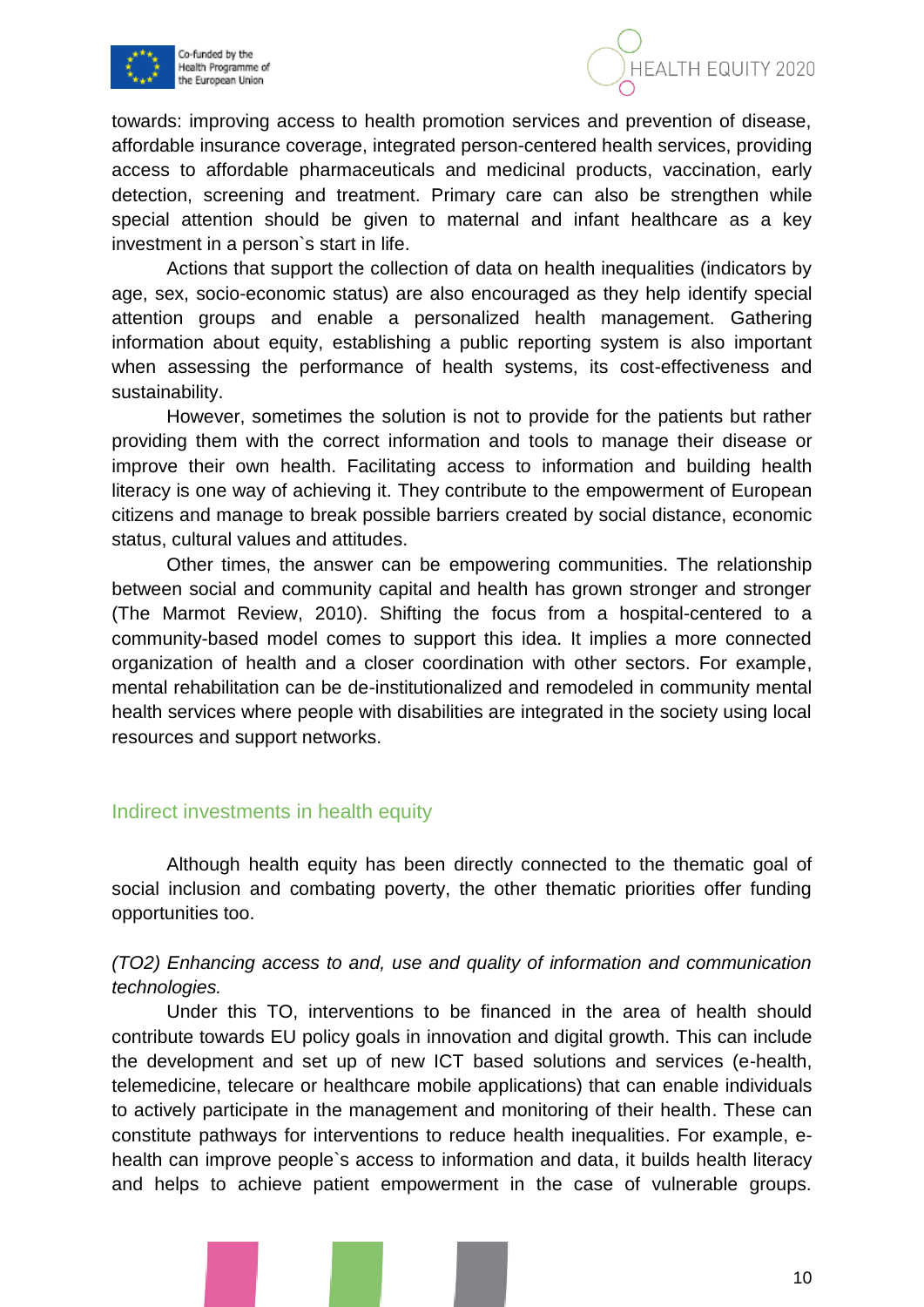



Moreover, it can be very effective in improving the communication between patients and healthcare professionals as sometimes there can be a social distance between the two. Developing innovative and digital platforms encourages access to information for the service providers too, especially for the health services and social workers. Investments are available for supporting an electronic health care information system, an electronic prescription system or setting up patient electronic medical records.

#### *(TO8) Promoting employment and supporting labor mobility.*

The nature of work is changing rapidly in our modern societies, even more if analyzing the priorities and targets set by the EU in terms of growth, employment and productivity. Sometimes work is often producing harms on health, like night shifts, precarious work and stress or due to various professional related health hazards.

The implications of this investment area on health are linked to EU policy goals to support job creation and promoting better working conditions. This TO calls for: promoting active and healthy ageing, encouraging the view on health as a human capital and supporting healthy workforce. All these are relevant for the health equity discussion.

In support for active and healthy ageing principle, interventions are required to enable individuals to remain healthier at work and for longer period of time. The aging population is rising by approximately two million every year (European Commission, 2010) while the number of working population is decreasing and no longer able to sustain successfully an inclusive growth. This means the work environment needs to be adapted to this demographic change by: promoting agefriendly settings where the experience of the aging workforce can be used, strengthening prevention, screening and early diagnosis; supporting measures for active ageing and independent living.

This proves that health is an important factor for human capital: it impacts labor supply and labor productivity (e.g. individuals are more effective if they are physical and mentally fit). The cost of illness creates an economic burden: work absenteeism due to health reasons costs a year approximately 2.5 % of GDP, 10% of employed people leave their job due to health reasons, many people retire prematurely while 23.5 % of employed people suffer from a chronic condition, being unable to perform their activities fully (European Commission, 2013). Consequently, implementing a life-long approach to health will promote employment and support the labor market. This can be achieved by: increasing awareness on health determinants, addressing vulnerable groups (the poor, children and young people), investing in primary and secondary prevention, promoting healthy life-styles (ensure physical activity possibilities, reduce the consumption of tobacco and alcohol), engage the community, schools, media to promote healthy lifestyles and prevent chronic diseases.

Work related risk factors should be addressed as a line of intervention for a healthy lifestyle. ESIF encourage tackling health determinants (air quality, exposure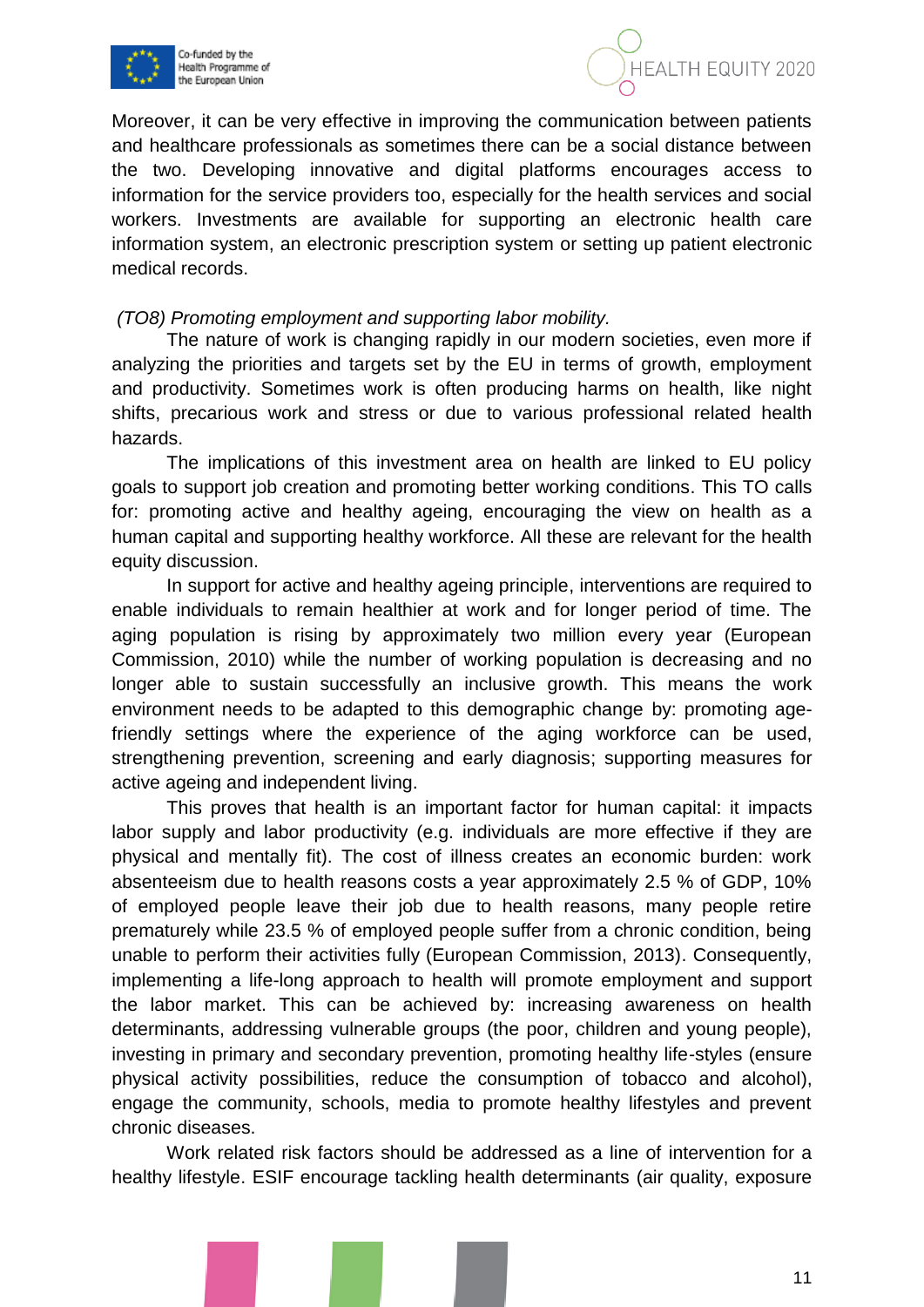



to pollution, carcinogenic or toxic substances), promoting a healthy work environment and even recruiting people with impairments or mental disabilities to ease their inclusion in the society.

Promoting employment and supporting labor mobility can have an impact on reducing health inequalities. For example blue-collar workers develop a higher health risk in comparison with white-collar workers. Stressful working conditions have a higher impact on repetitive work, assembly-line type of work, or shift type of work, jobs that required higher responsibility to others (nurses, teachers, technicians, bus or truck drivers, locomotive engineers). Consequently, certain professional groups may have increased exposure to risk factors, which is why health promotion at workplaces could be a good choice to fight inequalities. Among the benefits one should mention being able to address a large proportion of the population, the ability to design multi-level interventions, increasing the interest and ability of individuals to manage their health.

Lastly, one should mention the implications for the health work force, especially if taking into account the changes with the healthcare services supported by TO9. This also means "new competencies and roles for health professionals programs with consequent implications for medical and nurse training programs to incorporate information and communication skills to ensure more patient involvement" (European Commission, 2013). Moreover, as part of the transition from hospital-based to more community-based care there is the need to strengthen primary care specialists and general practitioners. Support is needed to attract health professionals in rural and remote areas in order to improve general access of the population to healthcare. At the same time there are also measures to attract knowledge and skills locally through life-long learning initiatives, professional development of existing health staff and by increasing the role of nurses or social care takers in the community.

#### *(TO10) Investing in education, skills and lifelong learning.*

The European Social Fund supports this thematic objective proposing investments in: education, training, life-long learning with the aim of upgrading the skills and competences of the workforce. For health, the main lines of investment relate to the healthcare professionals. Adding to the aims of TO8 just mentioned, additional support should be given to prepare healthcare workers in matters of: patient safety, life-style behaviors (alcohol, tobacco consumption, nutrition and physical activity), chronic diseases, aging and elderly care, chronic diseases.

Having specialized health workforce has a good impact on managing inequalities in health. Moreover, encouraging education at the level of the whole population can act as a power factor by itself. Education attainment shapes other socio-economic factors such as occupation, earning potential, social environment; it affects behavior and lifestyle choices. People who are educated accumulate advantages over time while the less educated accumulate disadvantages which will cascade negatively on health and lead to health inequalities within the society. Investing in education is a key area for change as it can provide knowledge to make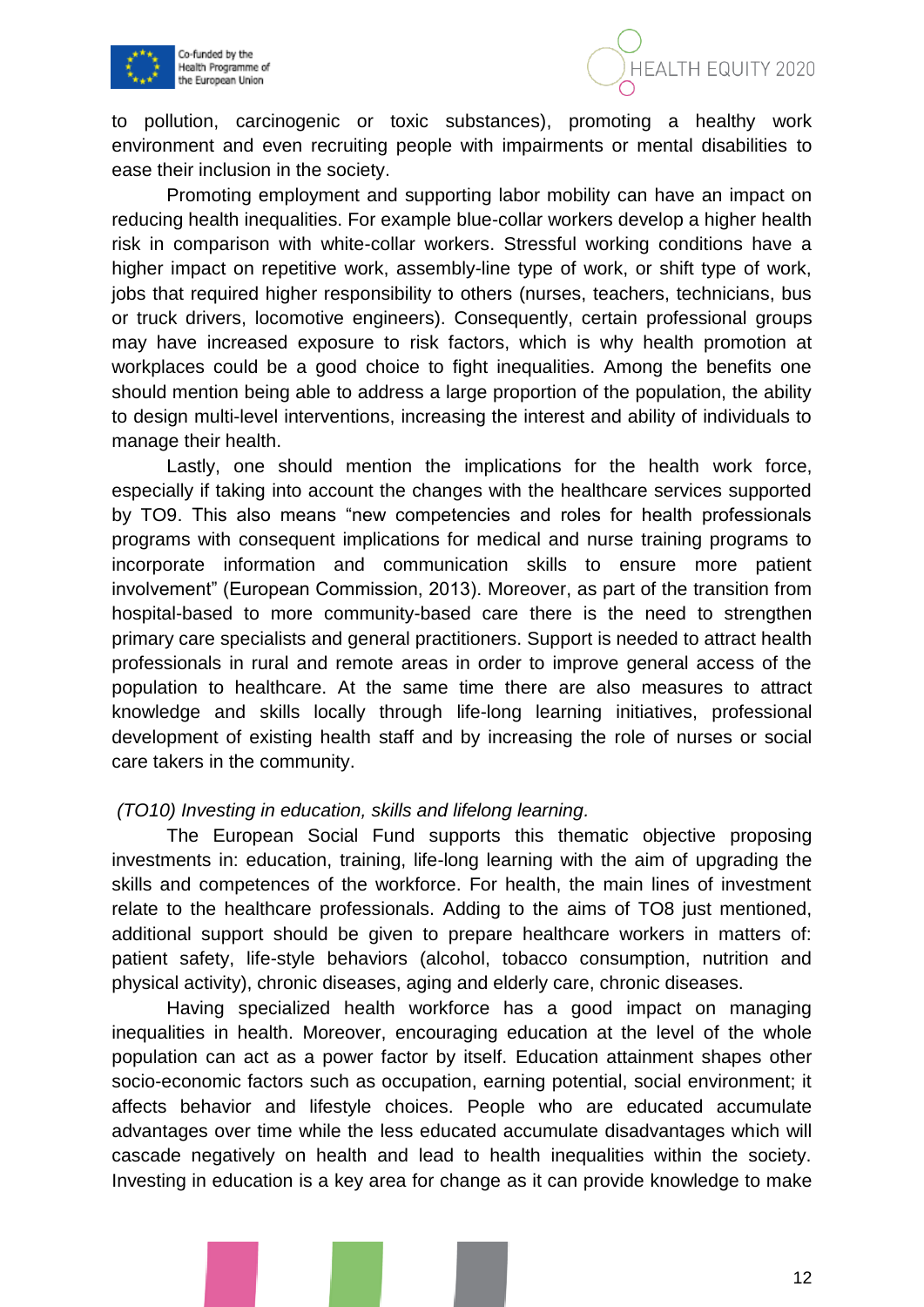



correct choices with regards to health but also the chance to afford a healthy lifestyle. Education increases employability, enhances performance, it helps individuals overcome poverty, builds solidarity and social cohesion which is why it is a priority at the EU level.

## *(TO11) Enhancing institutional capacity and ensuring an efficient public administration.*

"Health inequities exist because the wrong policies are in place" (Chan, 2011). Therefore when designing action for health equity, strengthening institutional capacity and the efficiency of public administrations are needed in pursuance of reform, better policy and good governance. Many of the recommendations under TO9 with regards to access to healthcare, shifting the focus from a hospital-centered to a community-based or increasing the cost-efficiency of healthcare require new health systems capacities but also the modernization of social services. In the field of cross border health, actions are also needed to encourage cooperation, a shared use of resources and expertise.

### Other investments in health equity

#### *(TO1) Strengthening research, technological development and innovation*

This thematic objective aims to strengthen research and innovation, making a step further towards finding new solutions for chronic diseases or finding tailored solutions for the elderly. It also supports investment towards developing IT infrastructures or supporting health information systems. Although the implications for health equity are not direct, by supporting research it will be possible in the near future to provide more equitable and good quality health care with the help of new technology and clinical practice.

#### *(TO3) Enhancing the competitiveness of SMEs*

Apart from safeguarding human rights, the health system plays an important role within the economic sector. ESIF support for interventions under this TO aims to: increase the competitiveness of SMEs in health services, promote awareness on business opportunities and encourage private-public partnerships. Implications for health equity are relevant in the field of active and healthy ageing where many regions do not have yet a system specifically designed to address the needs of the aging population. In order to enable their access to services and prevent them from being socially excluded, SMEs business can help in: providing personalized care for the elderly, assisting in functional physical or cognitive decline, improving health literacy.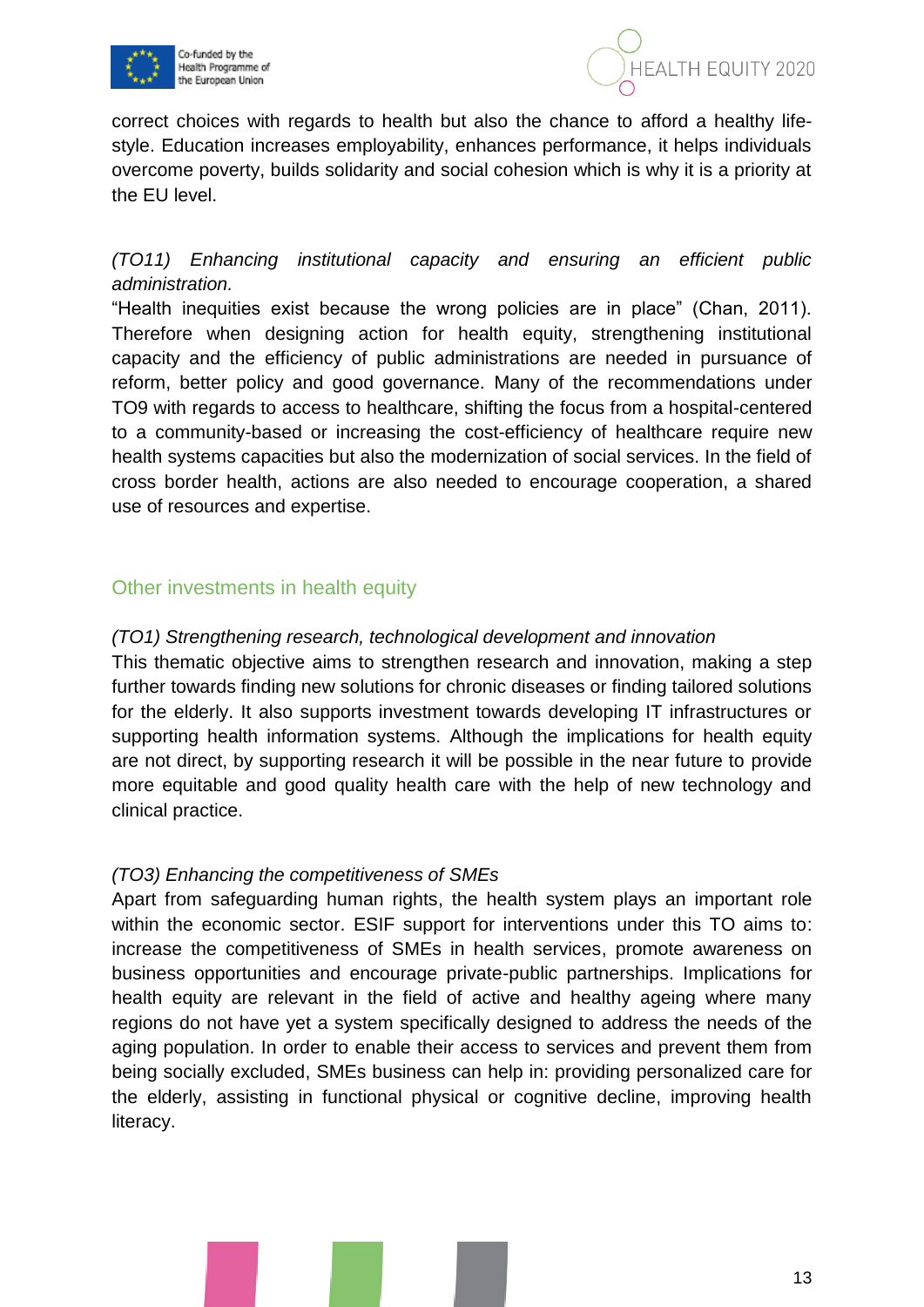



#### *(TO4) Supporting the shıft towards a low-carbon economy in all sectors*

The relationship between this thematic objective and health gains might not be relevant for the health equity discussion. However, due to the health in all policies concept one can identify some implications. For example, this priority aims to provide greener and more affordable energy options. While many low-income communities rely on poor heating sources (coal or wood) it will be important to improve energy efficiency in the housing sector, ensuring at the same time proper living conditions, especially for the vulnerable ones who cannot afford it.

#### *(TO5) Promoting climate change adaptation and risk prevention and management*

Affected by climate change, many European regions face extreme weather conditions, unusual flooding or drought. This threatens: food security and its affordability, safe living conditions, water quality and exposure to disease with implications especially on the disadvantaged groups or people residing in vulnerable areas. This means that although actions under this thematic objective might not target health inequality per se, the health impacts of climate change should be taken into account in order to protect human health and the ones who are most vulnerable.

#### *(TO6) Protecting environment and promoting resource efficiency.*

The Europe 2020 strategy is also about delivering growth that is sustainable and therefore many actions have been designed in this financial framework to tackle environmental factors. There are implications for health gains too. For example rapid urbanization in some regions led to crowded city living environments, exposure to air pollutants or synthetic chemicals in the work and living environment, drinking water hardness, noise exposure. All these can determine or increase the population predisposition to develop health conditions. Addressing the health risks in the immediate environment, of working sites or industrial areas is a relevant issue to take into account when discussing the implications of this thematic priority.

#### *(TO7) Promoting sustainable transport and removing bottlenecks in key network infrastructures.*

Although highlighted as not relevant in the Investments in Health Policy Guide, ESIF spending for transport can bring important public health improvements. From one perspective transport shapes communities, enabling people to access basic services and participate in the society. Interventions at the level of the infrastructure encourage regional mobility especially for people who live in rural or remote areas. Safety enhancements in transport networks, developing bicycle infrastructure protecting air quality and reducing noise can constitute other examples.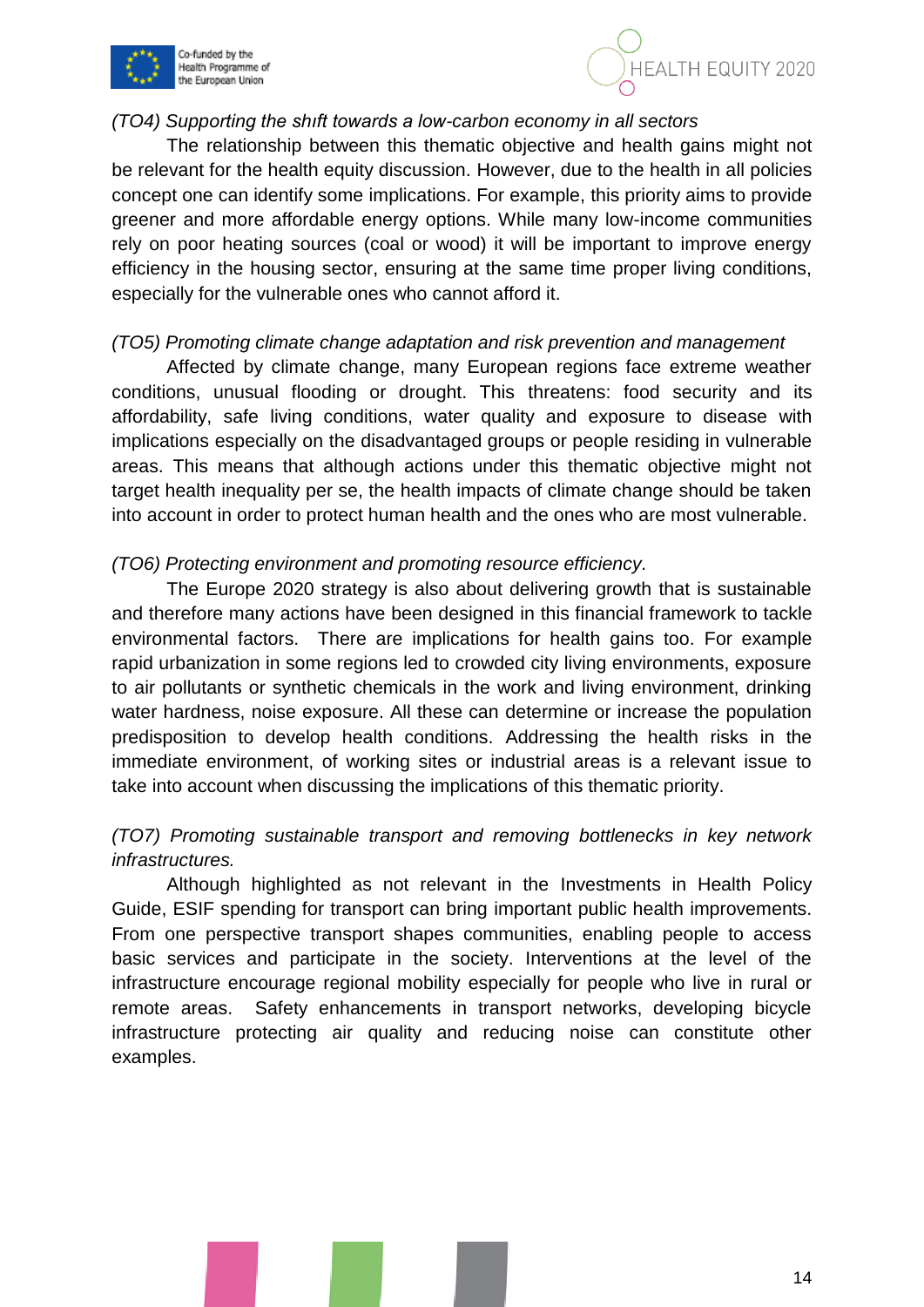



# **Observations**

This paper aimed to provide policy choices to be used by individuals, communities, stakeholders and governments to address health inequalities under the umbrella created by the Europe 2020 strategy and the ESIF framework. But when analyzing the lines of intervention there are a series of observations to be drawn.

One of them regards the real impact of these policies on reducing health inequalities. The 11 thematic objectives provide the space for developing action for health and equity but their effectiveness in bridging the health gap should be further analyzed.

Although it is not always the case, it happens many times that the ones who benefit less from a policy are the most disadvantaged groups, even though they are the major target of that intervention. Health promotion programs are a good example since if implemented alone they can steepen the inequalities within the society. Therefore, it is important for the success of health interventions to be designed in a way so as to reach the ones in need and not make inequities worse. Combining population-based policies (with the same intervention for all groups) and approaches focused on high-at-risk groups, universal with selective actions can be an alternative.

Secondly, when analyzing the thematic objectives most lines of interventions for health equity are connected to social inclusion and combating poverty. However, as a response to the economic crisis, many countries chose to reduce their public expenditure for social policies making it difficult for local actors to promote social inclusion actively at higher levels and secure national contributions for ESIF applications. Furthermore, the EU budget allocation for social inclusion is considerably smaller than for the other priority areas, putting under question how much funding is available for sustaining actions for health equity.

Moreover, the structure of European funding on thematic objectives follows a targeted approach with the aim to set a path to more catalyzed growth. And while focused interventions are useful, there is a clear need for a more integrated approach. When choosing between policies to direct investments, there is a certain tension between a focus on research or social policies. In the case of health for example, decision makers often need to choose between addressing problems caused by improper infrastructure or outdated technologies, investing in new products versus health prevention interventions.

When addressing health inequalities within the ESIF framework, it is important therefore to establish policy synergies, links with other thematic area objectives or use the Health in all Policies principle. In conclusion, there is a need for a more strategic and comprehensive policy to tackle health inequalities which would lead in practice to effective interventions and effective use of resources.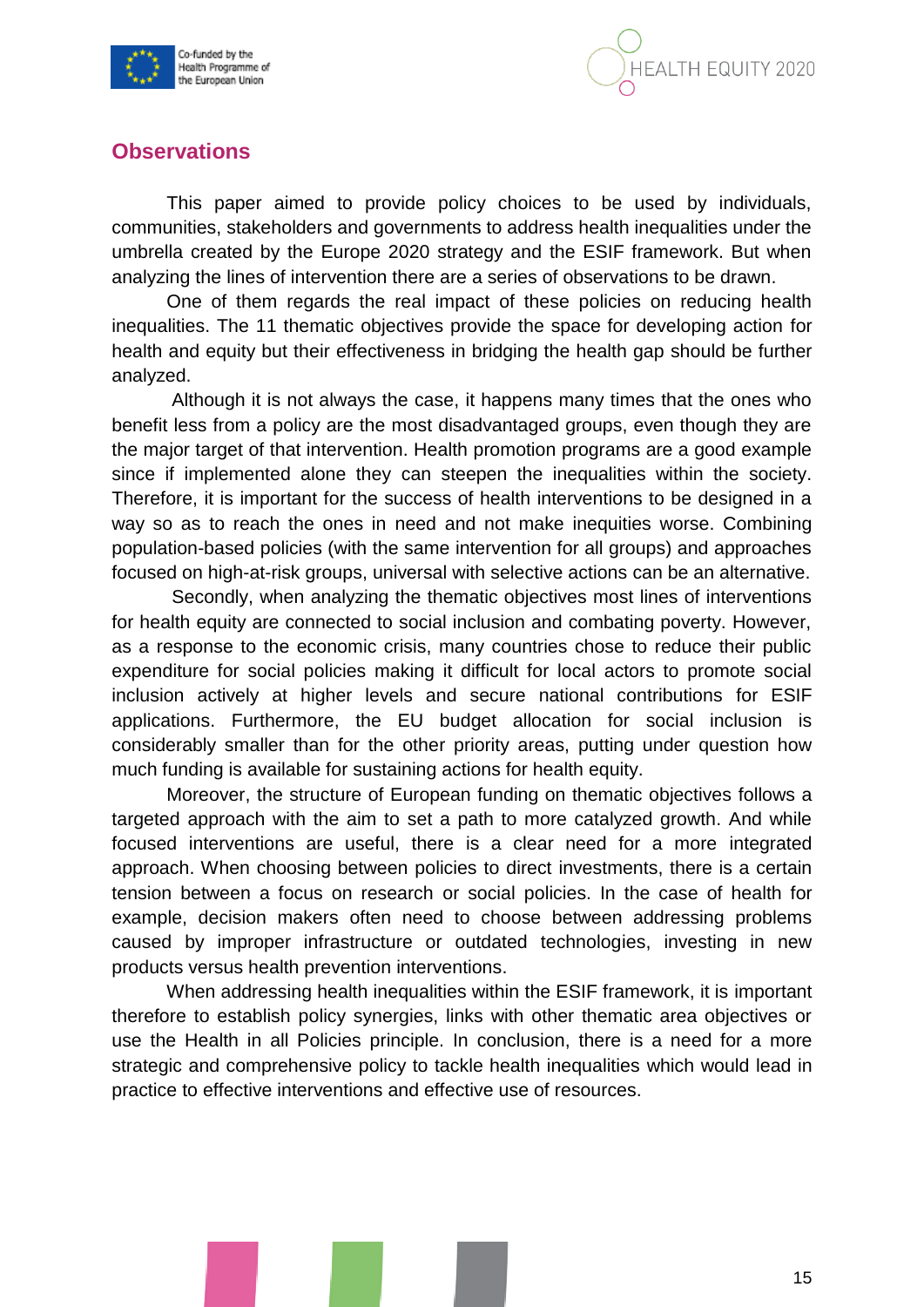



# **References:**

Chan, M. (2011, October). Commencement Speech at the WHO's World Conference on Social Determinants of Health, Rio de Janeiro, Brazil.

Charter of the Fundamental Rights of the European Union (EUChFR).(2012). *Official Journal of the European Union*, C 326/02

Eurofound. (2015). Working and caring: Reconciliation measures in times of demographic change, *Publications Office of the European Union,* Luxembourg.

[http://www.eurofound.europa.eu/sites/default/files/ef\\_publication/field\\_ef\\_document/e](http://www.eurofound.europa.eu/sites/default/files/ef_publication/field_ef_document/e%20f1534en.pdf)  [f1534en.pdf](http://www.eurofound.europa.eu/sites/default/files/ef_publication/field_ef_document/e%20f1534en.pdf)

European Commision. (2009). Commission Communication: Solidarity in Health: Reducing Health.

http://eur-lex.europa.eu/LexUriServ/LexUriServ.do?uri=COM:2009:0567:FIN:EN:PDF

European Commission. (2010). Communication from the Commission: Europe 2020 A strategy for smart, sustainable and inclusive growth COM(2010) 2020.

http://ec.europa.eu/eu2020/pdf/COMPLET%20EN%20BARROSO%20%20%20007% 20-%20Europe%202020%20-%20EN%20version.pdf

European Commission. (2013). Report on health inequalities in the European Union (SWD (2013) 328).

http://ec.europa.eu/health/health\_structural\_funds/docs/esif\_guide\_en.pdf

European Commission. (2014). Investments in Health Policy Guide for the European Structural and Investment Funds (ESIF) 2014-2020.

http://ec.europa.eu/health/social\_determinants/docs/report\_healthinequalities\_swd\_2 013\_328\_en.pdf

European Commission & Economic Policy Committee (AWG). (2010). Joint Report on Health Systems. Brussels: European Economy Occasional Papers nr 74, Directorate-General for Economic and Financial Affairs.

http://europa.eu/epc/pdf/joint\_healthcare\_report\_en.pdf

The Marmot Review. (2010). Fair Society Healthy Lives. Strategic review of Health Inequalities in England post 2010. The Marmot Review

http://www.instituteofhealthequity.org/projects/fair-society-healthy-lives-the-marmotreview

Treaty on European Union (TEU) Consolidated Version. (2012). *Official Journal of the European Union*, C 326/01

WHO. (2014) Health Impact assessment: Glossary of terms. [Online] http://www.who.int/hia/about/glos/en/index1.html